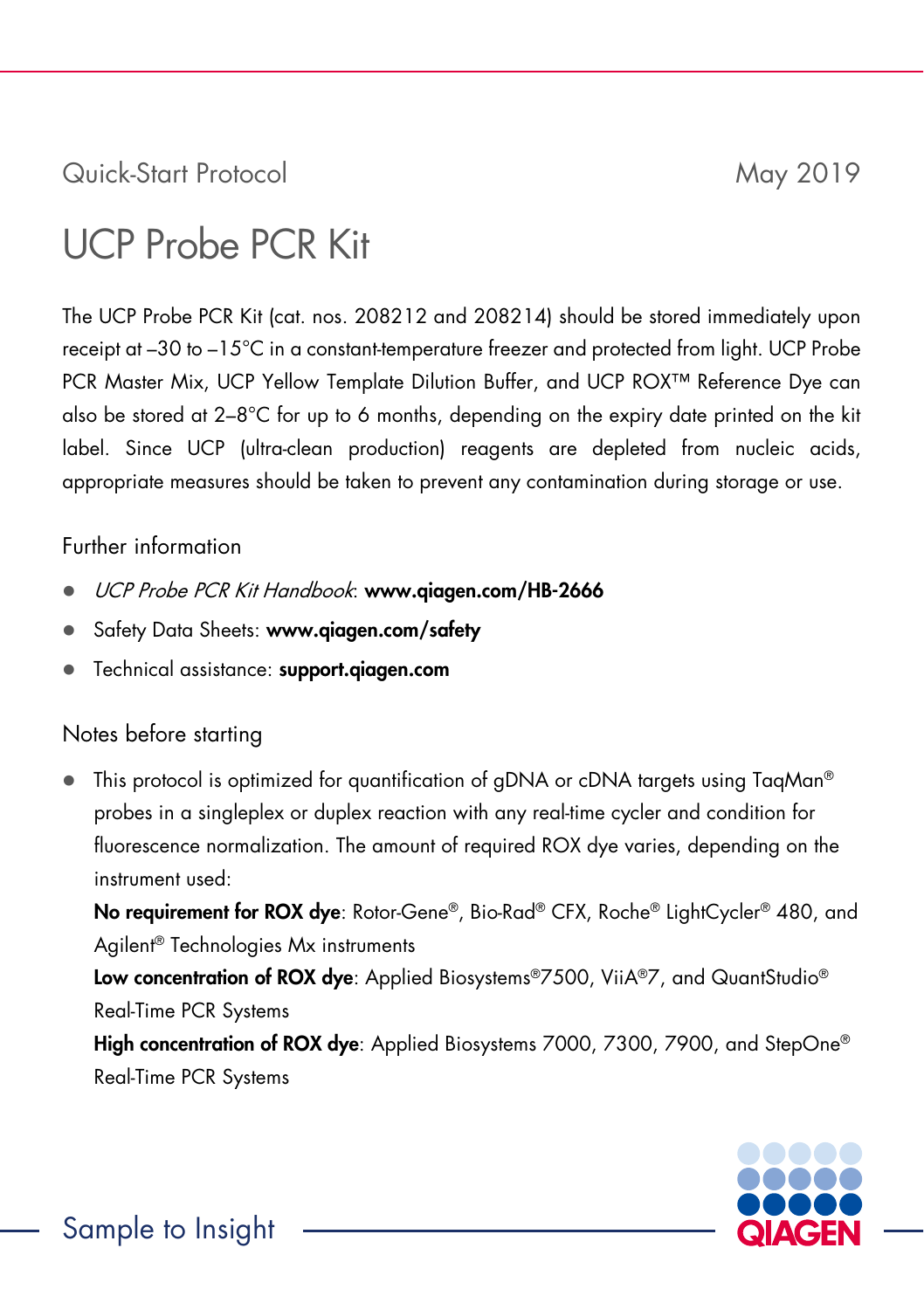- The dye in UCP Yellow Template Dilution Buffer allows tracking of pipetted samples. When this buffer is added to the blue UCP Probe PCR Master Mix, the color of the Master Mix changes from blue to green. The use of this buffer is optional. It is provided as 100x concentrate and should be diluted (using water or Tris buffer) to obtain a final concentration of 1x within samples.[\\*](#page-1-0) The buffer does not affect sample stability or qPCR.
- For the highest efficiency in real-time PCR using TaqMan probes, amplicons should ideally be 60–150 bp in length.
- Before performing duplex analyses, choose suitable combinations of reporter dyes and quenchers that are compatible with duplex analysis using the detection optics of your real-time cycler.
- Always start with the cycling conditions and primer concentrations specified in this protocol. We recommend using 1 µl of 20x primer mix per 20 µl reaction. For targets not suited for 60°C annealing/extension, a 3-step protocol might be applicable.
- $\bullet$  The PCR must start with an initial incubation step of 2 min at 95°C to activate the hot-start DNA polymerase.
- For ease of use, we recommend preparing a 20x primer-probe mix containing targetspecific primers and probe for each of your targets. A 20x primer-probe mix consists of 6 µM for each primer and 2 µM for each probe in UCP water. Ideal concentrations may vary, depending on the assay used.
- 1. Thaw UCP Probe PCR Master Mix, UCP Yellow Template Dilution Buffer, template gDNA or cDNA, primers, probes, UCP ROX Reference Dye (if required), and UCP water. Mix the individual solutions.
- 2. Prepare a reaction mix according to Table 1. Due to the hot start, it is not necessary to keep samples on ice during reaction setup or while programming the real-time cycler.
- 3. Mix the reaction mix thoroughly and dispense appropriate volumes into PCR tubes or the wells of a PCR plate.

<span id="page-1-0"></span><sup>\*</sup> Example: Add 0.5 μl Yellow Template Dilution Buffer to a 50 μl sample, which can be used as template in various PCR runs, regardless of the volume added to each reaction. Yellow Template Dilution Buffer can be prediluted using UCP water. In this example, add 5 μl of 1:10 prediluted Yellow Template Dilution Buffer.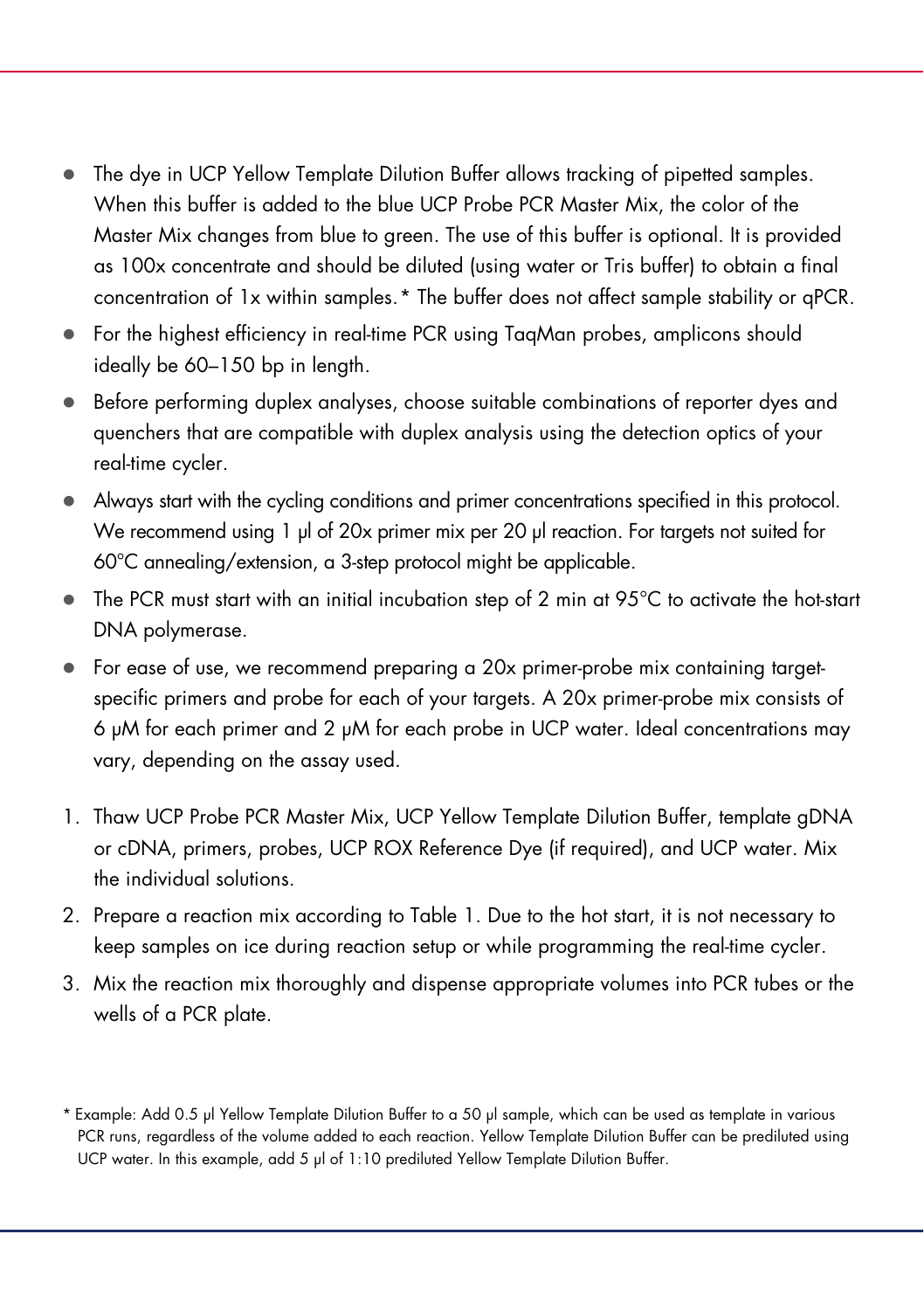### Table 1. Reaction setup for UCP Probe PCR Kit

|                                                           | Volume/reaction                     |                   |                                                                                  |  |
|-----------------------------------------------------------|-------------------------------------|-------------------|----------------------------------------------------------------------------------|--|
| Component                                                 | 96-well block,<br><b>Rotor-Gene</b> | 384-well block    | <b>Final concentration</b>                                                       |  |
| <b>Reaction mix</b>                                       |                                     |                   |                                                                                  |  |
| 2x UCP Probe PCR Master Mix                               | 10 <sub>µ</sub>                     | $5$ $\mu$         | 1x                                                                               |  |
| UCP ROX Reference Dye<br>(Applied Biosystems cycler only) | $1 \mu$ /0.1 $\mu$ <sup>*</sup>     | $0.5$ µl/0.05 µl* | 1x                                                                               |  |
| 20x primer-probe mix 1 <sup>t</sup>                       | 1 μl                                | $0.5$ pl          | 0.3 µM forward primer 1<br>0.3 µM reverse primer 1<br>0.1 µM TagMan probe 1      |  |
| $20x$ primer-probe mix $2†$                               | 1 μl                                | $0.5$ pl          | 0.3 $\mu$ M forward primer 2<br>0.3 µM reverse primer 2<br>0.1 µM TagMan probe 2 |  |
| <b>UCP</b> water                                          | Variable                            | Variable          |                                                                                  |  |
| Template DNA (added at step 4)                            | Variable                            | Variable          | $\leq$ 100 ng/reaction                                                           |  |
| <b>Total reaction volume</b>                              | $20 \mu$                            | $10 \mu$          |                                                                                  |  |

\* To be used as a 20x concentrate for high ROX cyclers (i.e., Applied Biosystems 7300, 7900, and StepOne Real-Time PCR Systems) and as a 200x concentrate for low ROX dye cyclers (i.e., Applied Biosystems 7500, ViiA 7, and QuantStudio Real-Time PCR Systems).

† A 20x primer-probe mix consists of 6 µM for each primer and 2 µM for each probe in UCP water. Ideal concentrations may vary, depending on the assay used. Primers can either be premixed and added simultaneously, or added separately.

- 4. Add template gDNA or cDNA (≤100 ng/reaction) to the individual PCR tubes or wells containing the reaction mix.
- 5. Program the real-time cycler according to Table 2 or 3. The 3-step cycling protocol is recommended for challenging samples.

Note: Data acquisition should be performed during the combined annealing/extension step.

6. Place the PCR tubes or plates in the real-time cycler, and start the cycling program.